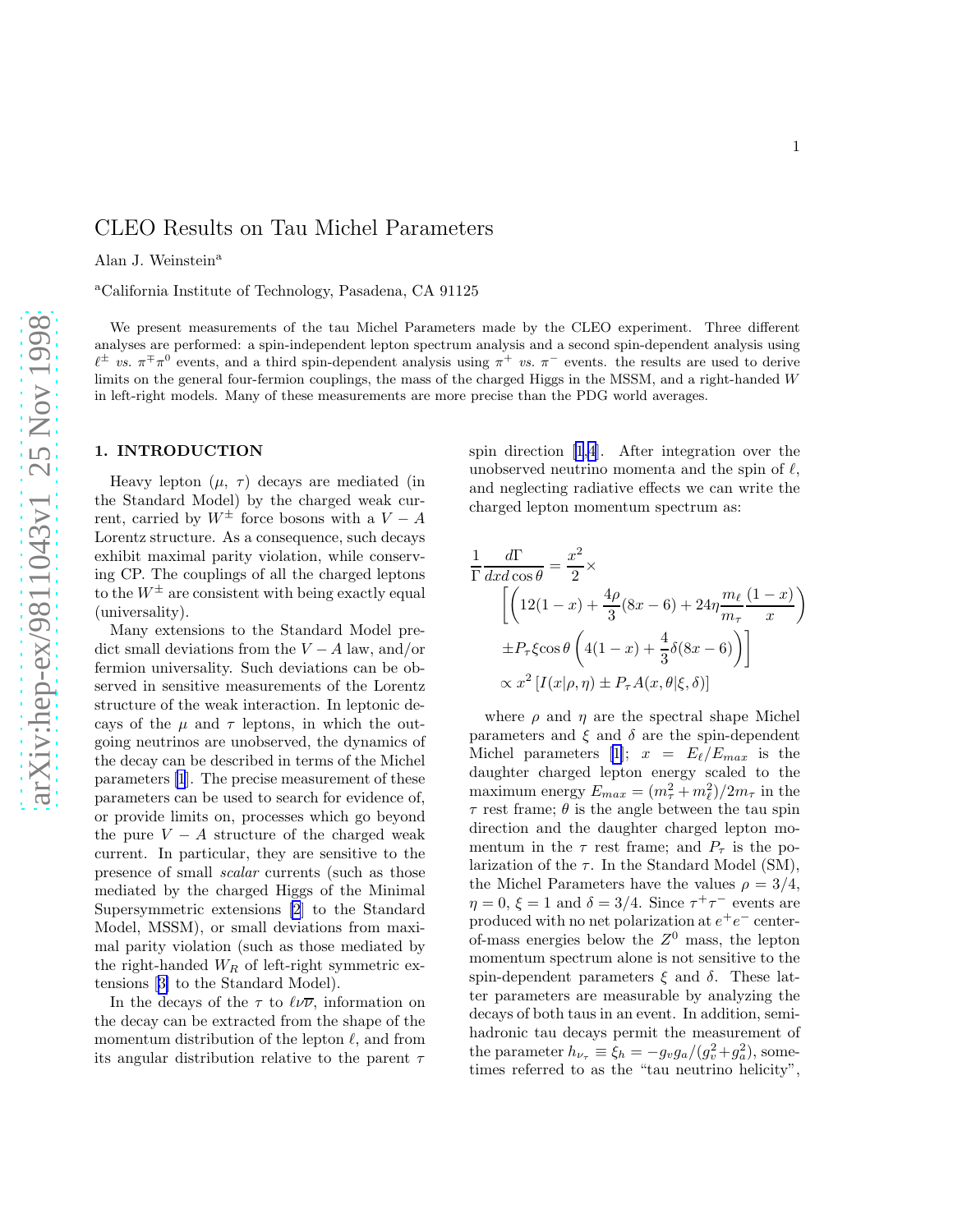which takes the value  $+1$  in the  $V - A$  SM.

### 2. CLEO DATA SAMPLE AND ANALY-SIS

Here we report on measurements of these Michel parameters in three separate analyses performed on data from the CLEO II experiment [\[5](#page-6-0)] at Cornell's CESR collider, from the reaction  $e^+e^-\rightarrow \tau^+\tau^-$  at center of mass energy near 10.58 GeV.

In the first analysis, events of the type  $\ell^- \overline{\nu} \nu_{\tau}$  $\mathit{vs.}$  $+\pi^0\overline{\nu}_{\tau}$  are selected<sup>1</sup> The  $\pi^{\pm}\pi^0$  system is used as a tag (to identify a tau pair event), and to estimate the tau direction in the lab. The lepton energy spectrum is measured and the parameters  $ρ$  and  $η$  are extracted for  $τ \rightarrow e\nu υ$  and  $τ \rightarrow μ\nu υ$ .

In the second analysis, the same  $\ell^{-} \overline{\nu} \nu_{\tau}$  *vs.*  $\pi^+\pi^0\overline{\nu}_\tau$  sample used in the first analysis is again used. Here, the  $\pi^{\pm} \pi^{0}$  system is used to analyze the spin of the decaying  $\tau^{\pm}$ . The spin correlations produce a correlation between the  $\pi^{\pm} \pi^0$  system from one tau and the momentum of the charged lepton from the other tau. A fitter which extracts all the available information from the full measured kinematics of these events is used to measure the parameters  $\rho$ ,  $\xi$ ,  $\delta$ , and  $|h_{\nu_{\tau}}|$ . The value of  $\rho$  obtained in this analysis supersedes that of the first, and no attempt is made to re-measure  $\eta$ .

In the third analysis, events of the type  $\pi^- \nu_\tau$ *vs.*  $\pi^+ \overline{\nu}_{\tau}$  are selected. The tau spin correlations produce correlations in the momenta of the two pions, which are used to extract  $|h_{\nu_{\tau}}|^2$ .

The first and second analyses use  $3.0 \times 10^6$ produced tau pairs, while the third uses only  $1.5 \times 10^6$ .

For the first two analyses, we select events where one  $\tau$  decays leptonically  $(e^{\mp} \text{ or } \mu^{\mp})$ , and the other decays to  $\pi^{\pm} \pi^{0} \nu_{\tau}$ . The  $\pi^{\pm} \pi^{0} \nu_{\tau}$  mode is used because it has a large branching fraction, negligible background from  $e^+e^- \to e^+e^-, \mu^+\mu^-,$ or  $q\overline{q}$ , and a high, well-understood trigger efficiency.

#### 3. LEPTON SPECTRUM ANALYSIS

Inthe first analysis [[6\]](#page-6-0), the  $\rho^{\pm} \to \pi^{\mp} \pi^0$  decay is used to estimate the  $\tau^{\mp}$  flight direction. The angle between the  $\rho^{\mp}$  momentum and the tau momentum in the lab can be calculated (in the absence of radiative effects). In approximately 60% of the events, this angle is less than 11◦ and is used to estimate the  $\tau^{\mp}$  direction, and thus the recoiling  $\tau^{\pm}$  direction in the lab. This permits us to boost the daughter charged lepton  $\ell^{\pm}$  momentum into the tau rest frame so estimated (the "pseudo-rest frame" [\[7](#page-6-0)]). For events in which the above angle is greater than 11<sup>°</sup>, the  $\ell^{\pm}$  momentum is analyzed in the lab frame.

Muons with lab frame momentum  $p_{\mu}$  < 1.5 GeV/c are not well identified in the CLEO muon detectors. We can select decays with one charged track which is inconsistent with being an electron, and which has no extra photons from  $\pi^0$  decays. Such decays are most likely either  $\tau \to \mu \nu \nu$  or  $\tau \rightarrow \pi \nu$ . If the energy of the charged track in the pseudo-rest frame  $E_{\mu} < 0.6 m_{\tau}$  then the event is kinematically inconsistent with being a  $\tau \to \pi \nu$ decay. We thus obtain a sample of  $\tau \to \mu \nu \nu$ decays with low momentum muons (particularly sensitive to the  $\eta$  parameter), with an estimated purity of 96%.

The final  $\tau \rightarrow e \nu \nu$  decay sample consists of 18587 events analyzed in the pseudo-rest frame and 12981 analyzed in the lab frame. The final  $\tau \rightarrow \mu \nu \nu$  decay sample consists of 12580 events with muons identified in the CLEO muon detector and 2931 events with muons identified kinematically and analyzed in the pseudo-rest frame, and 9186 events with muons identified in the CLEO muon detector and analyzed in the lab frame. Backgrounds from pions misidentified as hadrons are measured from the data and subtracted. All other backgrounds are estimated by the Monte Carlo to be negligible.

The resulting momentum spectra were fitted to Monte Carlo [\[8](#page-6-0)] distributions, including all radiative effects,  $\rho^{\mp}$  dynamics, spin correlations, and detector efficiency and resolution. The two electron spectra were fitted with one parameter,  $\rho_e$ , with the result  $\rho_e = 0.732 \pm 0.015$ . The three muon spectra were fitted with two parameters,

<sup>1</sup>Throughout this paper, charge conjugate processes are implied.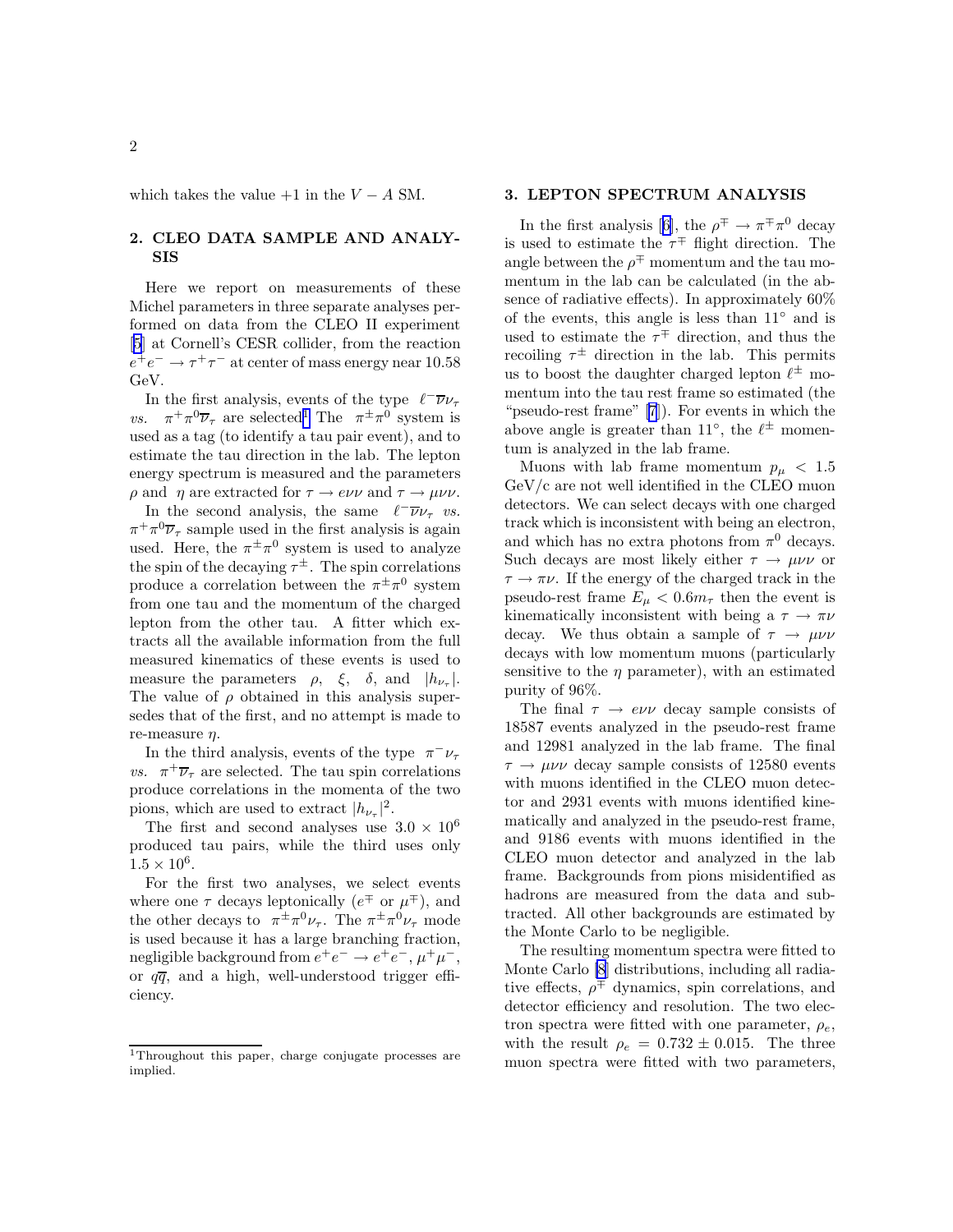$\rho_{\mu}$  and  $\eta_{\mu}$ , with the results  $\rho_{\mu} = 0.747 \pm 0.055$ and  $\eta_{\mu} = 0.010 \pm 0.174$ ; these values are strongly correlated (see Fig. [3](#page-3-0)). All five spectra were fitted simultaneously, with the constraint that  $\rho_e = \rho_\mu \equiv \rho_{e\mu}$ , with the two parameters  $\rho_{e\mu}$ and  $\eta_{e\mu}$ . Note, here, that  $\eta_{e\mu}$  is the value of  $\eta$ appropriate for the muon decays, since the electron decays are largely insensitive to the value of  $\eta$ . The subscripted  $\eta_{e\mu}$  is simply a reminder that the result is obtained with the  $\rho_e = \rho_\mu$  constraint. The results are:  $\rho_{e\mu} = 0.735 \pm 0.014$  and  $\eta_{e\mu} = -0.015 \pm 0.066.$ 

The spectra in the pseudo-rest frame, and the fit results, are shown in Figs. 1 and 2. the results are summarized in Fig. [3.](#page-3-0) Many systematic studies and fit variations were performed, all consistent with each other. The results quoted above include systematic errors. All these results are consistent with the Standard Model expectation that  $\rho_e = \rho_\mu = 3/4$  and  $\eta_\mu = 0$ .



Figure 1. The electron scaled pseudo rest frame energy spectra (solid points are data, histogram is the fit function). Open circles give the MC predicted spectrum for  $V+A$ . Events with  $X>1$ result from the imperfect reconstruction of the  $\tau$ direction.



 $1.5$ 

 $2.0$ 

Figure 2. The muon scaled pseudo rest frame energy spectra (solid points are data, histogram is the fit function). Open circles give the MC predicted spectrum for  $\eta = 1$ . The addition of the low momentum muons results in the discontinuity observed at  $X_{\mu} = 0.6$ .

1.0<br> $X_{\mu}$ 

#### 4. SPIN-DEPENDENT ANALYSIS

1000  $\mu$ 

**750** 

500

250

.o

Ŀ.

EVENTS/(0.04)

The second analysis[[9\]](#page-6-0) uses the same event sample as in the first,  $\ell^- \overline{\nu} \nu_{\tau}$  *vs.*  $\pi$  ${}^+\pi^0\overline{\nu}_\tau,$ but the kinematically-identified low-momentum muons are not used. We analyze the  $\tau^+ \rightarrow$  $\pi^+\pi^0\bar{\nu}_\tau$  decay to extract information on the  $\tau^+$ spin orientation; the QED-predicted spin correlations in  $e^+e^- \rightarrow \tau^+\tau^-$  thus give information on the recoil  $\tau^-$  spin direction. We then analyze the momentum of the charged lepton in the  $\tau^- \to \ell^- \overline{\nu}_{\ell} \nu - \tau$  decay in order to extract  $\xi$  and  $\delta$ , separately for electronic and muonic decays. At the same time, we measure the magnitude of the tau neutrino helicity  $h_{\nu_{\tau}}$ , and re-measure the  $\rho$  parameter. We assume the value of  $\eta$  as measured from the first analysis. We also select 11177 events of the type  $\pi^{-} \pi^{0} \nu_{\tau}$  vs.  $\pi^{+} \pi^{0} \overline{\nu}_{\tau}$ , to extract  $|h_{\nu_{\tau}}|$  with greater precision.

The  $\rho^+ \to \pi^+ \pi^0$  decay is used to analyze the parent tau spin orientation. The energy of the  $\pi^+\pi^0$  system, and the angle of the pion momentum in the  $\pi^+\pi^0$  rest frame relative to the  $\pi^+\pi^0$  momentum in the lab frame can be com-binedto give a "polarimeter" variable [[10\]](#page-6-0)  $\omega =$  $\left\langle \vec{p}_{\tau }\cdot\vec{H_{\tau }}\right\rangle$  $\psi_{\psi_{\tau}} = \omega(E_{\rho}, \cos \theta(\rho \to \pi \pi)).$  Clear cor-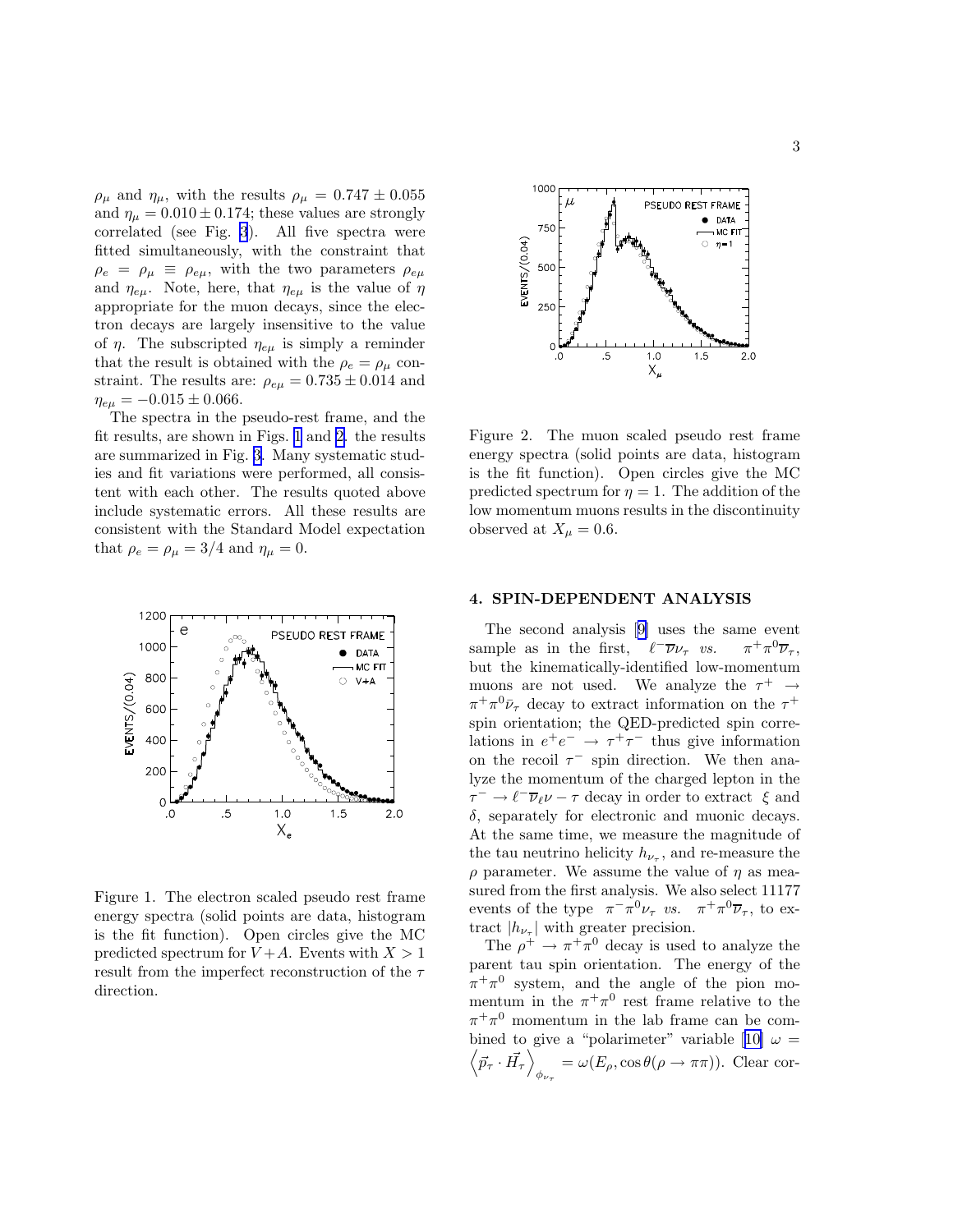<span id="page-3-0"></span>

Figure 3. Results from the lepton spectrum analysis. The shaded band denotes the electron mode result, the large dotted contour indicates the muon mode  $1\sigma$  error ellipse obtained in the  $\eta - \rho$ plane, and the small dark ellipse indicates the corresponding  $1\sigma$  result obtained from the simultaneous fit to both modes. The Standard Model expectation is indicated by the cross.

relations between the value of  $\omega$  from the  $\tau^+$  decay and the charged lepton momentum from the  $\tau^-$  decay are observed, consistent with Standard Model expectations.

To make full use of all the available kinematical information, we do a multi-dimensional likelihood fit to all of the observed three-momenta in the lab, using the full production and decay matrix element, including the effects of radiation (ISR/FSR, decay, and external bremsstrahlung). Schematically, for the  $\mu - vs. \rho$  sample,

$$
|\mathcal{M}|^2 = H_1 \times P \times [L_1 + \rho L_2 + \eta L_3]
$$
  
+ 
$$
h_{\nu_{\tau}} H'_{1\alpha} \times C^{\alpha\beta} \times [\xi L'_{1\beta} + \xi \delta L'_{2\beta}].
$$

Here,  $H_1$  describes the spin-independent part of the  $\tau \rightarrow \pi \pi^0 \nu$  decay rate,  $L_1$  through  $L_3$  describe the spin-independent part of the  $\tau \to \ell \nu \nu$ decay rate (with explicit Michel parameter dependence), and P describes the spin-independent part of the  $\tau^+\tau^-$  production.  $H'_{1\alpha}$ ,  $L'_{1\beta}$  and  $L'_{2\beta}$ , and  $C^{\alpha\beta}$  describe the analogous spin-dependent quantities. All are functions of the momenta of

all the observed particles.

Evaluation of the likelihood per event requires integration over the unobserved neutrinos and radiated photons: a 22 dimensional integral. This is performed using a unique "reverse Monte Carlo" technique. All major "backgrounds"  $(\pi, K\pi, \pi 2\pi^0 \to \pi \pi^0, \pi \to \mu)$  are modeled, with full Michel parameter dependence. The detector efficiency and resolution is fully modeled. The fit procedure was tested with many ensembles of Monte Carlo events with all three topologies  $(e - vs.\rho, \mu - vs.\rho, \rho - vs. - \rho)$ , including backgrounds; no bias was observed.

A measurement of the spin-dependent Michel parameters allows one to distinguish the Standard Model  $V - A$  interaction (left-handed  $\nu_{\tau}$ ) from  $V + A$  (right-handed  $\nu_{\tau}$ ). The probability that a right-handed (massless) tau neutrino participates in the decay can be expressed as

$$
P_R^\tau=1/2\left[1+1/9\left(3\xi-16\xi\delta\right)\right],
$$

and  $P_R^{\tau} = 0$  for the SM  $V - A$  interaction.

The results of the fits to the  $e - vs. \rho$  sample are:

$$
\rho_e = 0.747 \pm 0.012 \pm 0.004 \qquad (SM = 3/4)
$$

$$
\xi_e = 0.979 \pm 0.048 \pm 0.016 \qquad (SM = 1)
$$

 $\xi_e \delta_e = 0.720 \pm 0.032 \pm 0.010$  (SM = 3/4).

All measures of goodness-of-fit yield satisfactory results. From the distribution of the likelihoods for each event as compared to Monte Carlo expectations, the confidence level (CL) for the fit is 73%. Comparisons of various kinematical quantities between the data and the results of the fit are shown in Fig. [4.](#page-4-0) We extract the limit  $P_{\tau}^{R} < 0.065$ at 90% CL. The last three plots in this figure clearly demonstrate the spin correlations and the effectiveness of the fit in modeling them.

For the  $\mu - vs. \rho$  sample, the results (using  $\eta_{\mu} =$ 0.010 from the first analysis) are:

$$
\rho_{\mu} = 0.750 \pm 0.017 \pm 0.045
$$
  
\n
$$
\xi_{\mu} = 1.054 \pm 0.069 \pm 0.047
$$
  
\n
$$
\xi_{\mu} \delta_{\mu} = 0.786 \pm 0.041 \pm 0.032,
$$

with a confidence level for the fit of 21%. We extract the limit  $P_\tau^R < 0.067$  at 90% CL.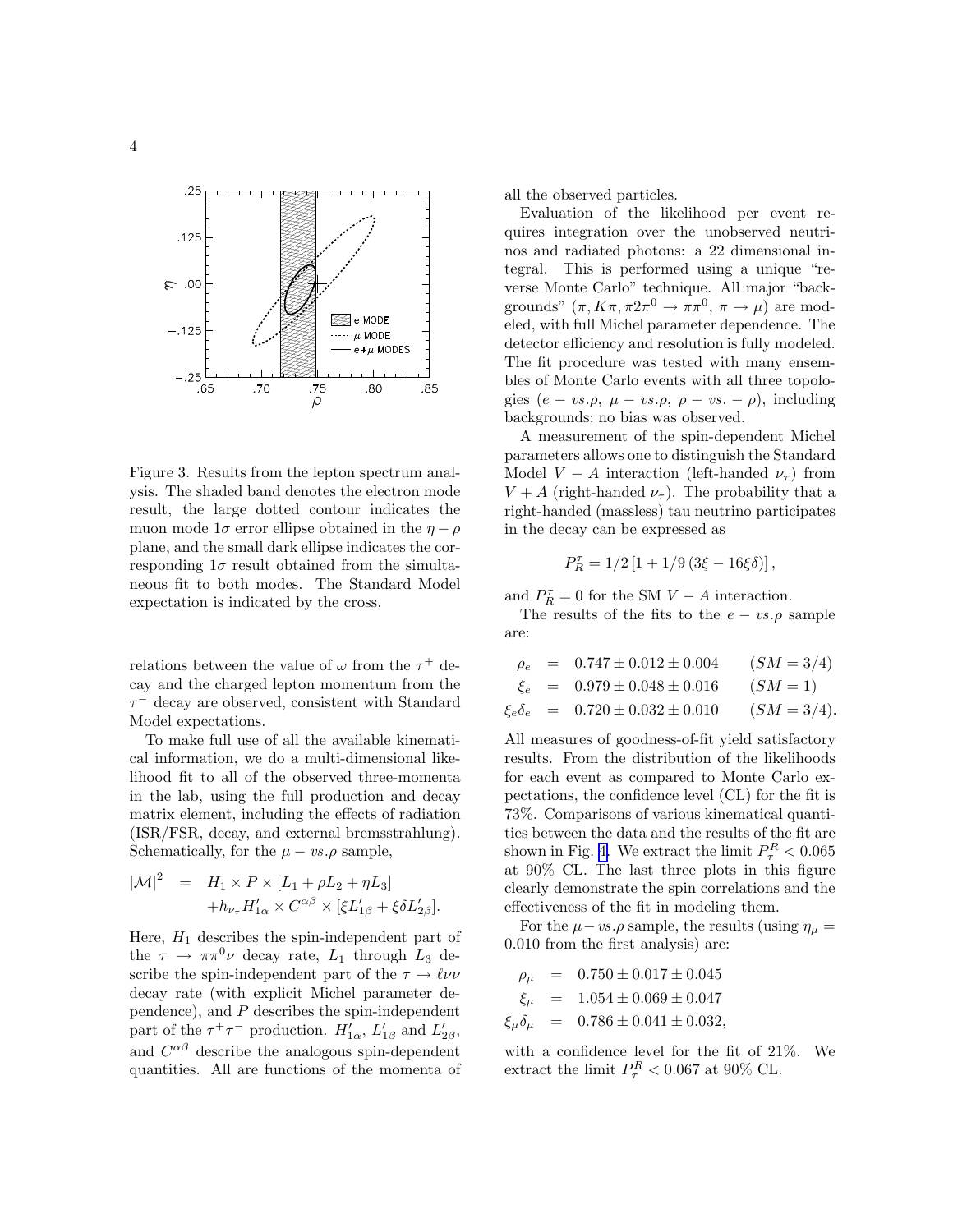<span id="page-4-0"></span>

Figure 4. Comparison of the  $e$  – vs.  $\rho$  data (points) with the fit results (histograms) for the following quantities: the  $-2 \ln \mathcal{L}$  (log-likelihood) per event; the electron momentum in the lab; the polarimeter variable  $\omega \equiv h_Z$  for the  $\rho$  decay, and the electron momentum for three ranges of polarimeter variable of the recoiling  $\rho$  decay:  $\omega \leq -0.3$ ,  $-0.3 < \omega < 0.3$ , and  $\omega \geq 0.3$ .

For the  $\rho - vs. \rho$  sample, the results are:

$$
h_{\nu_{\tau}}^2 = 0.995 \pm 0.010 \pm 0.003 \qquad (SM = 1)
$$

with a confidence level for the fit of 9%.

The following sources of systematic errors were considered: Monte Carlo statistics; lepton identification efficiency; spin analyzer efficiency; modeled backgrounds; remaining unmodeled backgrounds; contribution of  $\rho'$  to the  $\pi\pi^0$  dynamics; the value of the Michel parameter  $\eta$ ; detector energy, momentum, and angular resolution; and modeled and unmodeled radiation effects. There is no sign of significant systematic bias, and Monte Carlo statistics remains the largest source of systematic error in most cases.

Under the assumption of lepton universality, we can constrain  $\rho_e = \rho_\mu \equiv \rho_{e\mu}$ , and similarly for  $\xi$  and  $\xi \delta$ . We then obtain:

$$
\rho_{e\mu} = 0.747 \pm 0.010 \pm 0.006
$$
  
\n
$$
\xi_{e\mu} = 1.007 \pm 0.040 \pm 0.015
$$
  
\n
$$
(\xi \delta)_{e\mu} = 0.745 \pm 0.026 \pm 0.009.
$$

We extract the limit  $P_\tau^R < 0.044$  at 90% CL.

These results are consistent with the Standard Model Prediction, and are, in most cases, more precise than the world average values[[11](#page-6-0)]. These results supersede those on  $\rho_e$ ,  $\rho_\mu$ ,  $\rho_{e\mu}$  from the first analysis.

## 5. SPIN CORRELATIONS IN  $\pi^+$  vs.  $\pi^-$

In the third analysis[[12\]](#page-6-0), we again exploit the fact that in  $e^+e^- \rightarrow \gamma^* \rightarrow \tau^+\tau^-$  at 10 GeV, the  $\tau$  spins are 95% anti-correlated. If both taus decay semi-hadronically, then in the lab frame, the differential distribution of the energies of the two hadronic systems scaled to the beam energy,  $x_{\pm} \equiv E_{\pm}/E_b$  is given by:

$$
\frac{d^2\sigma}{dx_+dx_-} = F_1(x_+, x_-) + |h_{\nu_\tau}|^2 F_2(x_+, x_-)
$$

where the functions  $F_1$  and  $F_2$  are well known and are particularly simple for  $\pi^+$  vs.  $\pi^-$  events.

We select events of the type  $(\tau^- \to \pi^- \nu_\tau)$  vs.  $(\tau^+ \to \pi^+ \overline{\nu}_{\tau}),$  with no extra photons. In order to suppress  $\mu \to \pi$  backgrounds, we require the pions to shower in the calorimeter. We use our limited dE/dx separation to suppress  $\tau \to K^{\pm} \nu$ . Kinematical cuts suppress two-photon events and other backgrounds. From  $1.5 \times 10^6$  produced tau pairs, we obtain 2041  $\pi$ <sup>+</sup> *vs.*  $\pi$ <sup>-</sup> candidates. The distribution of scaled energies  $x_+$  vs.  $x_-$  is given in Fig. [5.](#page-5-0)

From a fit to this distribution (and related ones), we obtain  $|h_{\nu_{\tau}}| = 1.03 \pm 0.06 \pm 0.04$ , consistent with the SM expectation of 1.

#### 6. DISCUSSION OF RESULTS

From these results, limits can be obtained on the complex couplings in the generalized fourfermion interaction model[[1,4\]](#page-6-0); these are shown in Fig. [6.](#page-5-0) the couplings are shown normalized to their maximum value (hence the prime′ ), and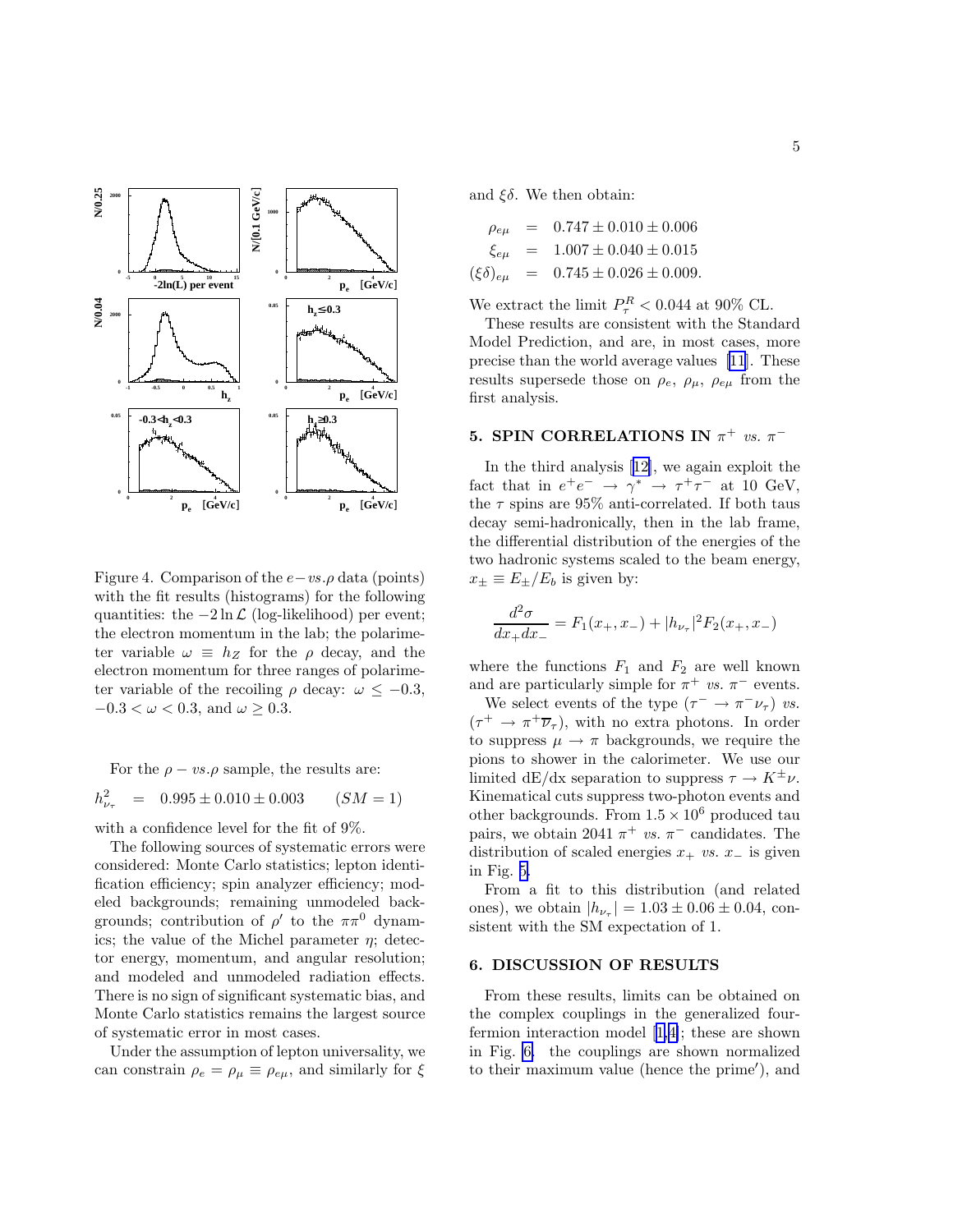<span id="page-5-0"></span>





Figure 5. The raw correlation between the scaled energies  $x_{\pm} \equiv E_{\pm}/E_b$  of the two pions in  $(\tau^- \to$  $\pi^- \nu_\tau$ ) vs.  $(\tau^+ \to \pi^+ \overline{\nu}_\tau)$  events.

 $g_{LL}^{V}$  is fixed to be real. The new results improve the limits on couplings to right-handed tau neutrinos, but are unable to distinguish amongst the couplings to left-handed neutrinos without independent information such as a measurement of the cross-section  $\sigma(\nu_\tau e \rightarrow \tau \nu_e)$ . In the  $V - A$ Standard Model, all of the couplings are zero except  $g_{LL}^{V} = 1$ . The results are clearly consistent with the Standard Model, but are still at the level of precision achieved for muon decays.

#### 6.1. Limits on Charged Higgs

In the minimal supersymmetric extension to the Standard Model (MSSM), a charged Higgs boson will contribute to the decay of the tau, interfering with the left-handed  $W^-$  diagram, and producing a non-zero value for  $\eta$ . For  $\tau \to \mu \nu \nu$ ,

$$
\eta=-\ \frac{m_{\tau}m_{\mu}tan^2\beta}{2m_H^2},
$$

and similar formulas exist for  $\xi$  and  $\xi \delta$ . With the measurements reported here of  $\eta$ ,  $\xi$ , and  $\xi \delta$  combined, we can extract the limit  $m_{H^{\pm}} >$  $1.02 \tan \beta$  GeV/c<sup>2</sup> at 90% CL. This limit is significant in comparison with direct search limits, in the region  $\tan \beta \ge 200$  [\[13](#page-6-0)].

Figure 6. 90% confidence limits on the reduced coupling constants  $g_{\epsilon\mu}^{\gamma'} = g_{\epsilon\mu}^{\gamma}/max(g_{\epsilon\mu}^{\gamma})$ , in the complex plane. The circles with unit radii indicate the maximum possible values, the other solid circles indicate the constraints obtained using present world average results, and the hatched regions indicate the new constraints obtained after including the results presented here.

#### 6.2.  $W_R$  in Left-right symmetric models

In left-right symmetric models [\[3](#page-6-0)], there are two sets of weak charged bosons  $W_1^{\pm}$  and  $W_2^{\pm}$ , which mix to form the observed "light" lefthanded  $W_L^{\pm}$  and a heavier (so far, unobserved) right-handed  $W_R^{\pm}$ . The parameters in these models are  $\alpha = M(W_1)/M(W_2)$  (= 0 in the SM), and  $\zeta$  = mixing angle, = 0 in the SM. The heavy right-handed  $W_R^{\pm}$  will contribute to the decay of the tau, interfering with the left-handed  $W^-$  diagram, and producing deviations from the Standard Model values for the Michel parameters  $\rho$ and  $\xi$ .

By using the results of these analyses assuming lepton universality, especially the limit on  $P^\tau_R$ (the probability that a right-handed tau neutrino participates in the decay), we can obtain limits on  $\alpha$  and  $\beta$  in these models, shown in Fig. [7](#page-6-0). For mixing angle  $\zeta = 0$ , we obtain  $m_R > 304$  GeV/c<sup>2</sup> at 90  $\%$  CL, and for free mixing angle  $\zeta$ , we obtain  $m_2 > 260 \text{ GeV/c}^2 \text{ at } 90 \text{ % CL.}$